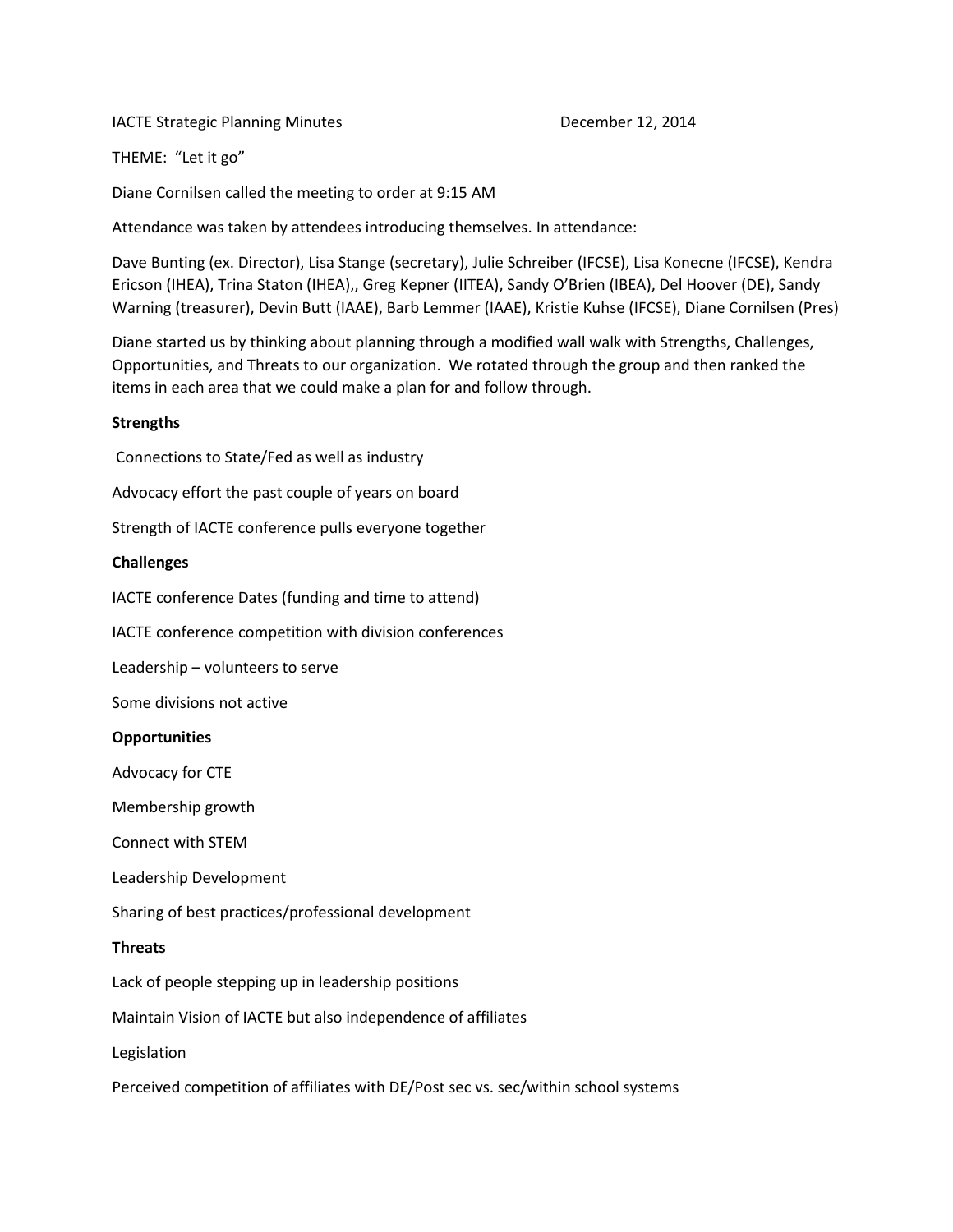# **CONFERENCE 2015**

Barb shared about the 2015 conference. Date has been set for June 23rd. Ag and FCS are on board and hooking up on either side of those days. Other divisions are doing their own at their own times. Counselors are not engaged, but do get the emails. Some problem are date changes which make it difficult for people to join. When funding is limited for conferences to attend, people pick and choose and often pick their affiliate group. Is the conference format there for what we need?

Dave met with Pradeep and shared some thoughts about the evolution of the IACTE conference. He talked about the background that the K-12 does not have CTE in their radar. Dave sees that we have a strong leader at the DE now. Pradeep suggested to join the Dept. of Ed as part of their annual conference meeting. Business to discuss – celebrate CTE, awards, administrative value,

Del shared their fall meeting is a Perkins update. He feels it should still be an IACTE conference and not just a DE conference. This past year, Pradeep had people from the field come to share what they are doing. Perkins coordinators come to the DE meeting – about 5 hours.

Licensure hours and CEU's are important for people to attend conferences.

Marketing was done very well the last year and we did a good job of getting people there in the fall. Coming from the DE is a good plan. FCS has made a commitment to do a combined every other year. Health talked about joining in that format. Ag has tried and it will not work for them.

This year we have partners for Ag and FCS. We also have the Region III in Kirkwood the end of that week. The Region III is where we would bring together the leaders of the organizations and help make those connections.

Barb suggested we have a meeting sometime of the key leaders in the organizations to get together.

Perkins update is traditionally in October.

Barb moved that the IACTE collaborate with the DE and have a conference in the Fall of 2015 and drop the June IACTE conference. Greg seconded. Discussion - Kristie shared the FCS view since the FCS joined the group and changed dates because this would be a unified conference. To change it at this point in time is changing how it was sold to be with them. There was a lengthy discussion and that the June conference is only one day – Tuesday. Motion did not carry.

Diane moved in Fall of 2016 we move to a conference with the DE. Seconded by Greg. Motion passed.

# **BUDGET**

Diane went over the proposed budget that was approved at the assembly of delegates. We need to address advocacy costs, division willingness to share expenses, NPS. Sandy shared that with a one day conference we will not have the same conference revenue with this conference. IBEA felt raising the dues and ask for a contribution for other activities, that brings a negative response. Dave shared some thoughts – do we need to live within our budgets to do advocacy? Instead of sharing the exhibitor dollars should it just be earmarked to advocacy? Kristie shared that a table at the FCS conference is free for CTSO's and asked why the counselors are charging IACTE for an exhibit. Should we ask for a free table in groups we are a part of? IA school boards, IA administrators, IA counselors are all great advocacy efforts for us. Do we want to continue all three for about 2500 for all three, last year we spent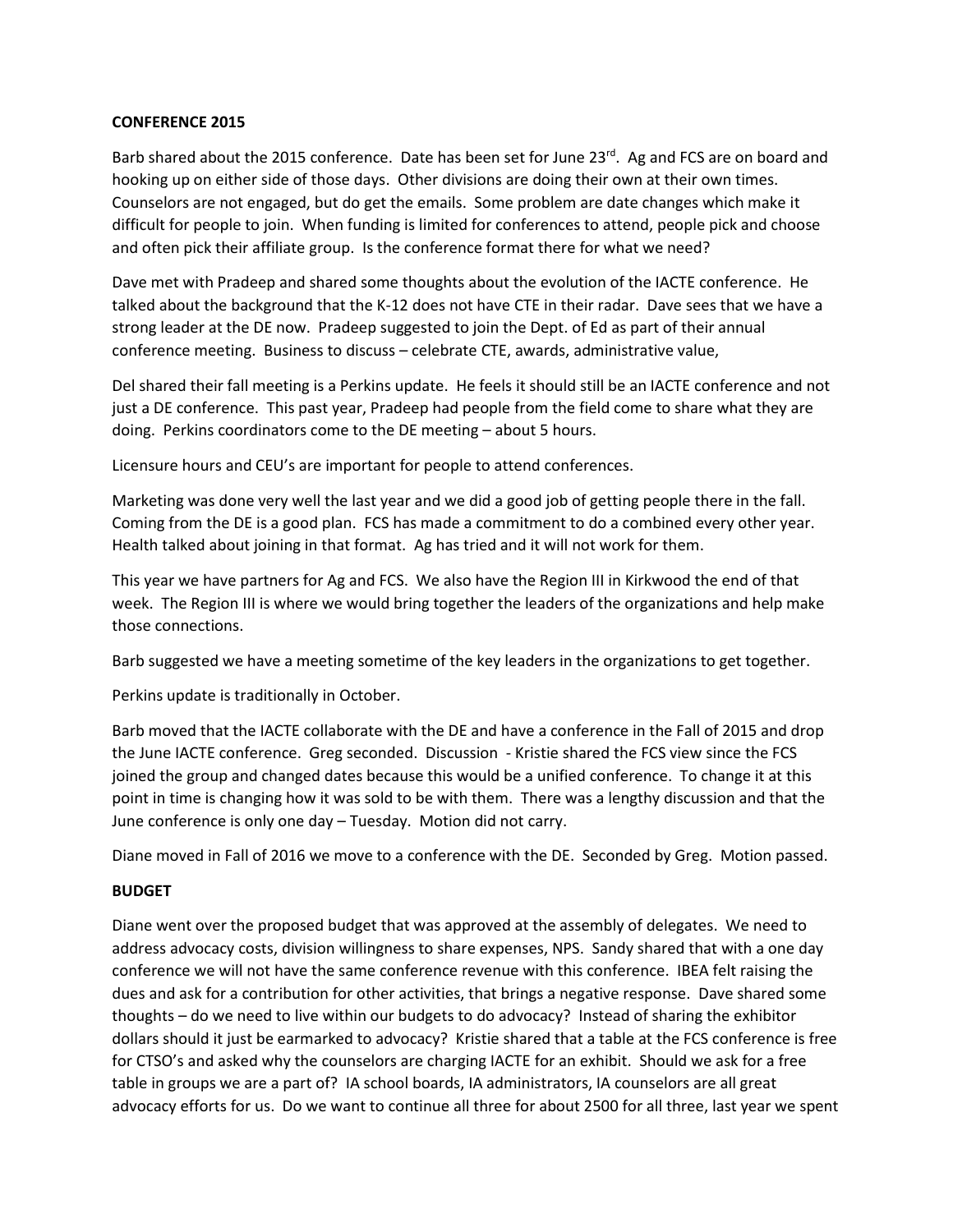\$500 for CTE day with a grant from Region III but his year we don't need to do that with where our location is (this year that date is April 6). Ag has always had a booth at administrator's conference and they are thinking they should drop it and then just join in with IACTE. It was suggested that the dues we pay should pay for the booths.

For NPS, we need some extra funding if we are going to send 4 students. Dana moved that we reduce the number of students we fund to 3 each year at whatever cost that might be. No second.

We have budgeted for \$2000 for NPS. It was discussed that two students would each get \$1000. How do we decide who goes? Ag said they would send a student no matter what and would fund their student this year. Would was on the list this year –Ind. Tech, Marketing, Ag, FBLA. Ag is deferring their IACTE dollars this year. FBLA would fund a chaperone to go with a student. DECA could get help with this from IBEA. Ind. Tech is going to advocate for them to go. Del suggested four students at \$500 each and if they want to go, they will have to come up with the rest from affiliates, CTSO's or parents, schools, etc. Lisa moved. Trina seconded. Friendly amendment is if someone declines, the dollars are re-allocated equally. Passed. Ind. Tech, Marketing, Ag, and Business people need to know that they have dollars available for a student and they need to provide a chaperone along with the rest of the funding for the trip. IACTE will register the people.

### Lunch break at 11:56

Item #4 – **Region III** conference has some dollars budgeted to allow affiliate leaders to attend Region III. We are the hosts this year and we will be here at Kirkwood. Usually 60-70 state leaders come together and it is a showcase of what is going on in CTE in the State/Region. Dave had suggested that we help fund the leaders to come. We have budgeting \$800 for this. Sandy will write checks to each division to reimburse a leader's attendance (\$800/5).

Dave and Lisa went over the Region III conference outline that will be at Kirkwood June 24-26 (right after our state conference in Ankeny.) Registration is now posted on the ACTE/IACTE website. Theme is Leading the Way with CTE. Encourage officers from division to attend. Potential stipend discussed for one officer from each division given free registration.

Executive director – this is a value added position that we need to find a way to fill (and pay). This is not in our budget currently.

General finance discussion – All divisions except Ind. Tech and Counselors charge the \$5 IACTE dues with their dues. Come July 2015, it will be \$15. Philosophically we want to make a profit on a conference to help fund our advocacy efforts and utilize some sponsorships to help us.

Dues collection process? We need to know when to expect \$\$ to come in from the affiliate conference. Should be turned in within so many days of collecting the dollars.

Meeting and a process would help – committee from IACTE look into a meeting in the near future.

# **Executive director**

We need to talk with some people who have a passion for CTE – see what the major pieces are that the board needs taken care of and ask these people what we can count on them to do. Illinois has hired a person who is retired, MN is looking for someone. Dave is done June 30<sup>th</sup>.